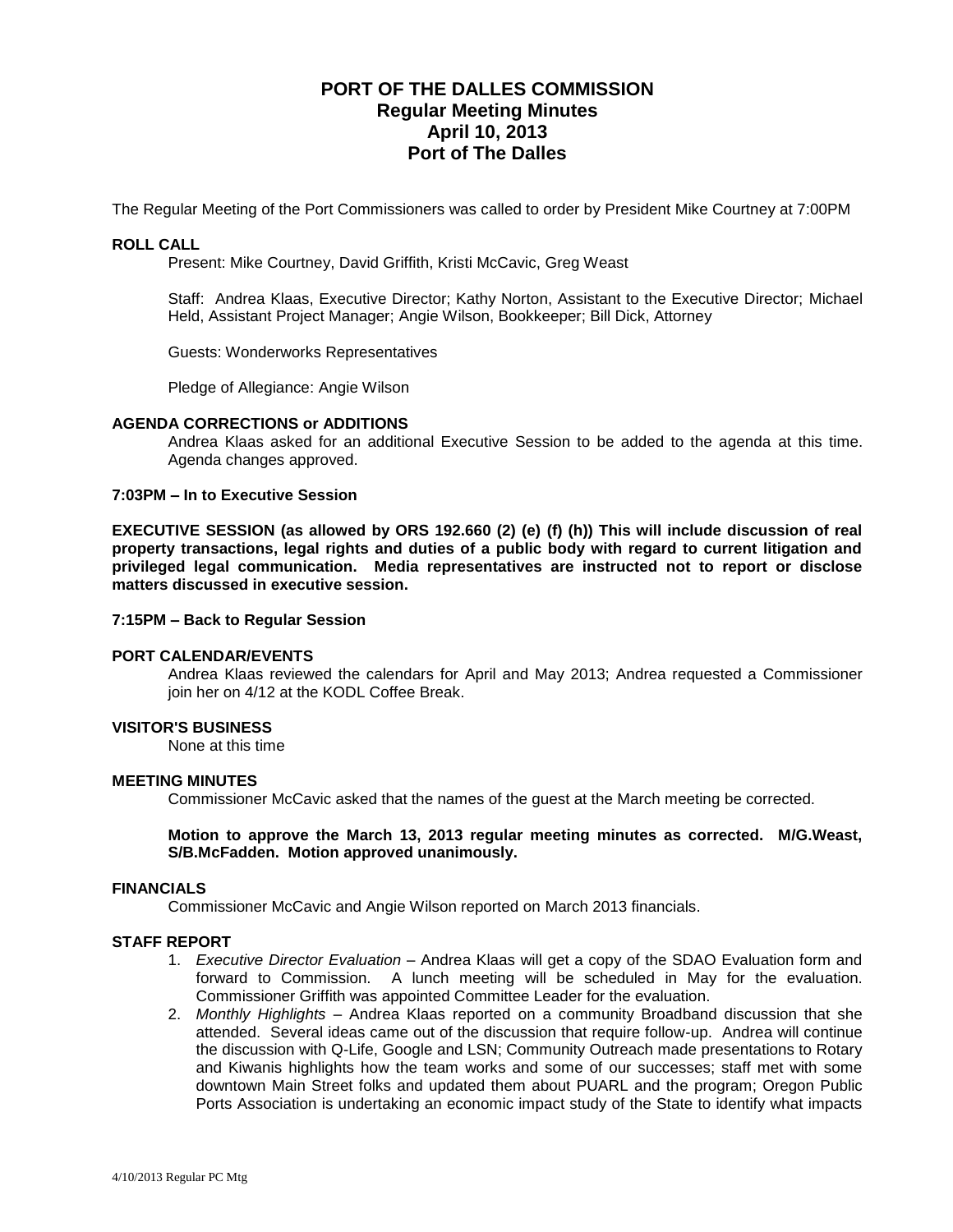ports have on the State's economy. Andrea was asked to represent the river ports. The study should be completed this fall.

- 3. *Development Update:* Michael Held reported that the EPA grant for Wetland Regional General Permit project was submitted, Round 1 notification is May 26; first RGP Technical Advisory Committee meeting to be held on 4/17/13; Chenoweth advertisement sign will be up shortly; North Chenoweth Development moving forward, City is process the subdivision application, utility coordination is ongoing; continually updating the website, suggestions-comments welcome. Commission asked if a smaller version of the website could be developed in different languages; Commissioner Griffith asked if North Chenoweth had been surveyed – he would like to see it marked out for better visibility of the project. Michael will look into this.
- 4. *Marina Update:* Kathy Norton updated the Commission on activities at the Marina; OSFW is almost done with construction of the sea lion trap, they estimate the trap will be installed early April; the current gate locking system continues to fail and there is no longer local technical help. Ernie's Locks & Key has been asked to provide a bid on replacing the system; nothing new on the electrical system; 2013-14 Marina budget is in process; The Marina Committee met on 3/26/2013, discussion items included the impact the Riverfront trail and events are having on the parking lot. Kathy spoke with Dan Durow and was told the trail will use 14' of State highway right-of-way along the south edge of the parking lot. A pedestrian underpass will provide access to Riverfront Park. The Commission asked if there were funds in the trail development fund to help with the cost of reconfiguring the Marina parking lot; if all options for going through the parking lot had been explored and asked staff to get accurate property lines for the parking lot; Kathy also reported the City Public Works department conducted an audit of the Marina sewer usage and determined an increase was indicated. Currently the Marina is billed for 11 sewer hookups @ \$43.29 that will be increased to 18 sewer hookups. The Marina sewer bill will increase from \$476.19 to \$779.22.

## **REPORTS OF COMMITTEES**

- a) Urban Renewal Commissioner Weast: Grant funds have been awarded to nonprofits, next meeting is 4/16/2013.
- b) Chamber of Commerce Commissioner McFadden: New phone system working well; acquiring a domain name and interior renovations look good.
- c) Wasco EDC A.Klaas: Nothing new to report
- d) Community Outreach Team A.Klaas/Commissioner Weast: Meeting on 4/12/2013; September trip will be earlier than in the past.

8:00PM – In to Executive Session

**EXECUTIVE SESSION (**as allowed by ORS 192.660 (2) (e) (f) (h)) This will include discussion of real property transactions, legal rights and duties of a public body with regard to current litigation and privileged legal communication. Media representatives are instructed not to report or disclose matters discussed in executive session.

9:10PM – Back to Regular Session

Action required as a result of Executive Session Discussions regarding WonderWorks:

**Motion to approve returning the 2013 annual rent payment to WonderWorks if they are successful in purchasing the WonderWorks building by December 31, 2013. M/K.McCavic, S/G.Weast. Motion approved 3 yes/2 no.**

#### **COMMISSION CALL**

1. President: Good discussions tonight

Commissioner Griffith: There is a lot going on with incubators in the development world Commissioner Weast: Requested cover letters identifying items that are placed in dropbox Commissioner McFadden: Good discussion tonight with a decision reached that all can support Commissioner McCavic: Thanked Michael for a good job keeping the Commission updated on the North Chenoweth project.

Commissioners voiced concerns regarding ABAM progress.